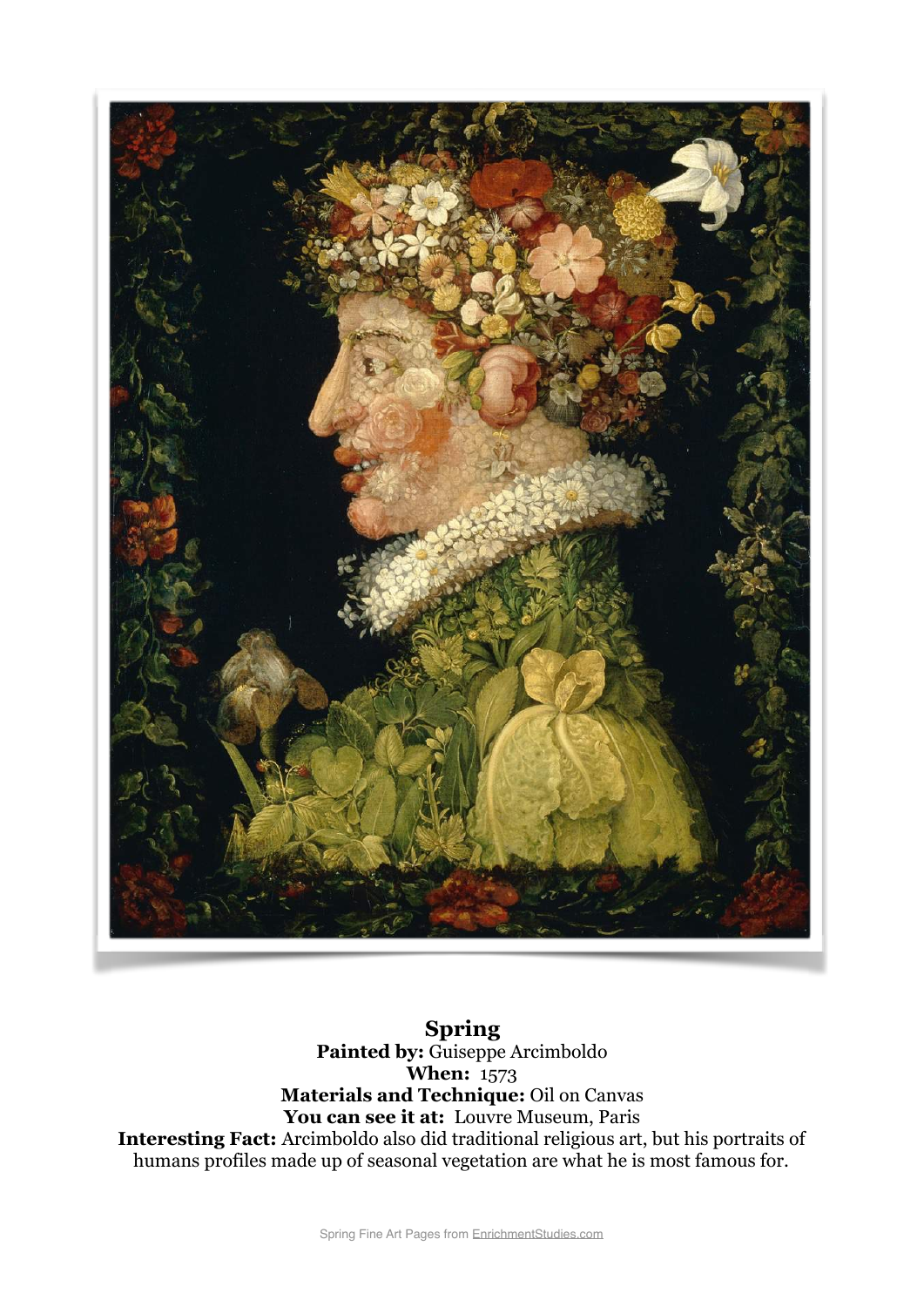

**Spring Painted by:** Winslow Homer **When:** 1878 **Materials and Technique:** Watercolor and pencil on paper You can see it at: Crystal Bridges Museum of American Art, Bentonville, Arkansas. **Interesting Fact:** Winslow Homer's art was greatly loved in part because of the depiction of typical American life, and also because of how natural the scenes looked.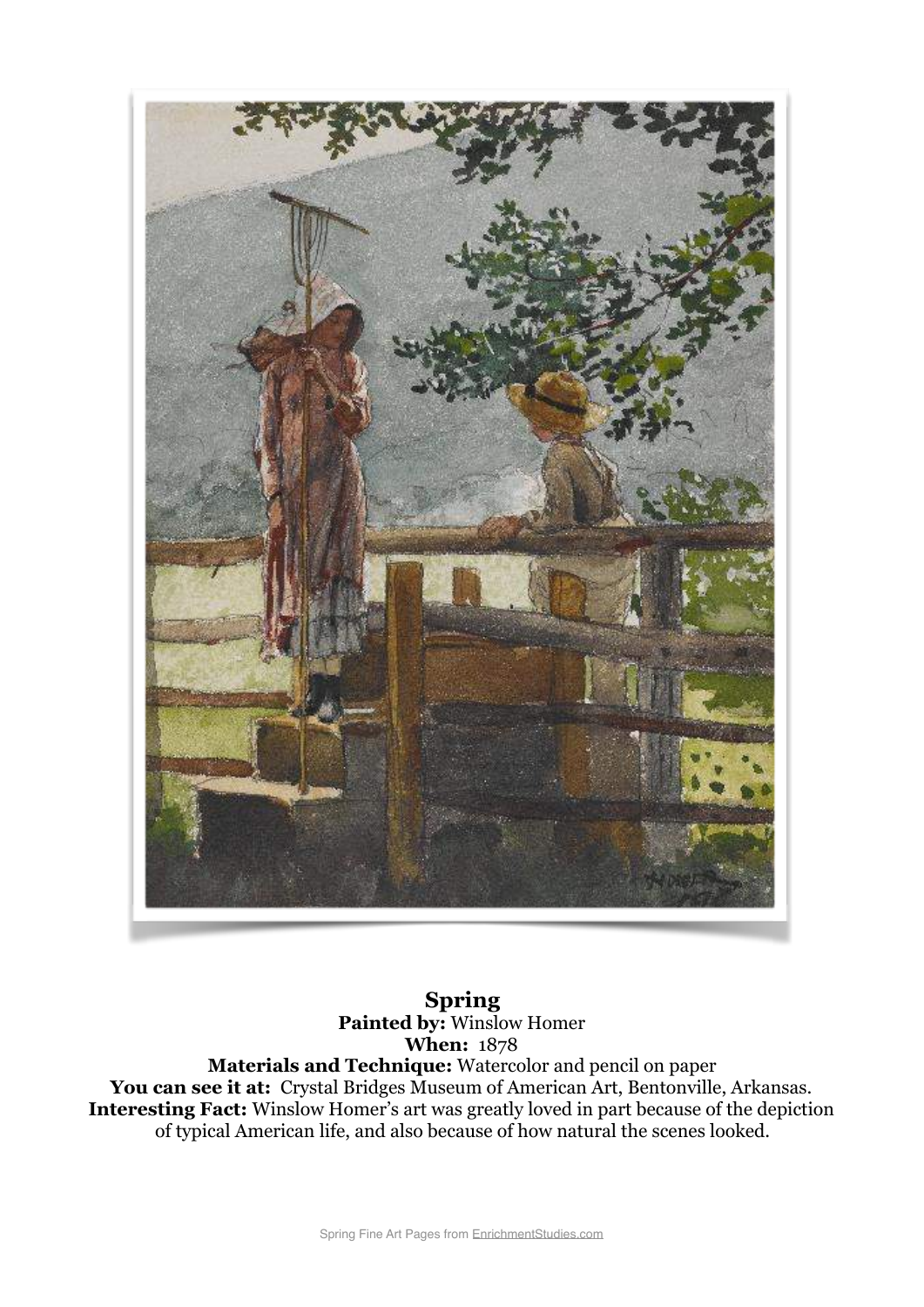

## **Springtime Painted by:** Claude Monet **When:** 1886 **Materials and Technique:** Oil on Canvas

You can see it at: The Fitzwilliam Museum, University of Cambridge, England. **Interesting Fact:** This Impressionist style was much debated and criticized. Many people did not think that it was good art and had quite insulting things to say about it. What do you think? Is this type of art something you admire or enjoy?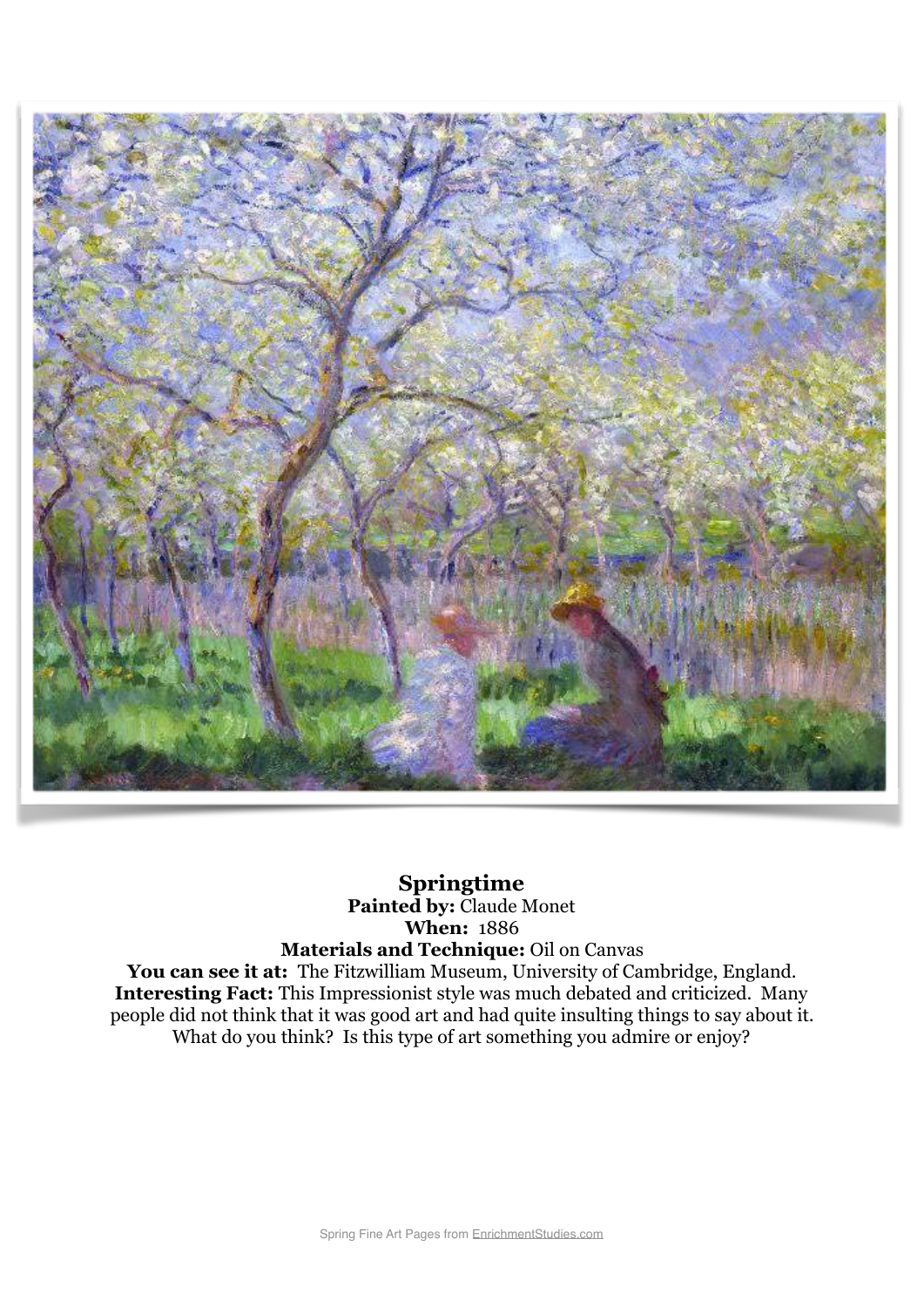

## **Gathering Spring Flowers**

**Painted by:** Henry John Yeend King **When:** Unknown **Materials and Technique:** Oil on Canvas You can see it at: Private collection **Interesting Fact:** This artist specialized in rural countryside or farm life scenes, often featuring his own daughter as a model.